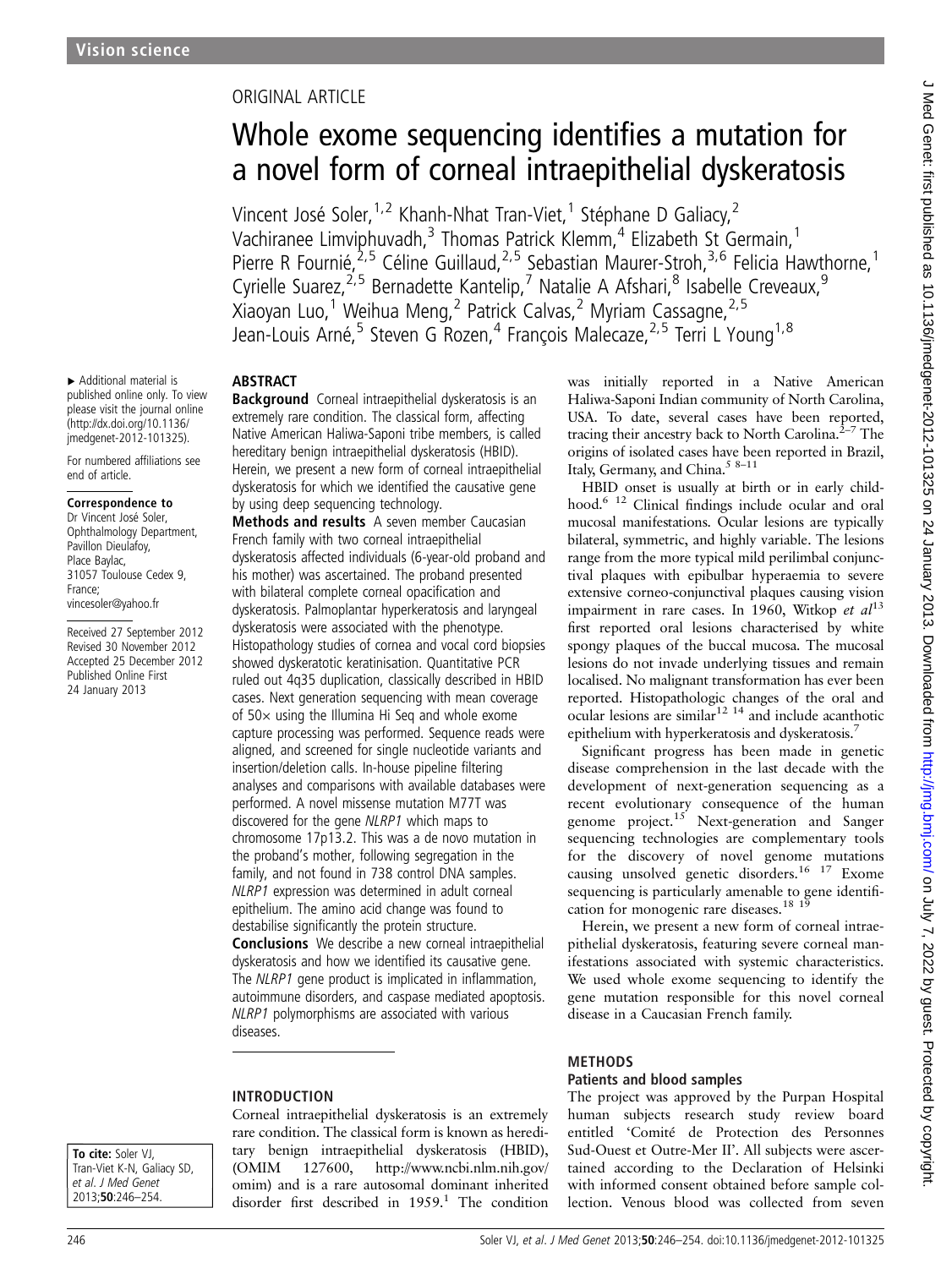French Caucasian family participants. Sample DNA from three individuals were selected for exome sequencing (figure 1): two individuals were affected with corneal dystrophy—the proband (individual III:2) and his mother (individual II:2); and one unaffected individual (I:1) was used as an internal control.

Total genomic DNA was extracted from blood using AutoPure LS\* DNA Extractor and PUREGENE reagents (Gentra Systems Inc, Big Lake, Minnesota, USA), and stored. DNA from 672 ethnically matched Caucasian healthy control participants, with no documented ocular disorder, were commercially purchased from the Centre for Applied Genomics (The Hospital for Sick Children, Toronto, Canada). In addition, we collected blood for DNA extraction from four HBID affected Native American Indian individuals and two unaffected relatives from three different families. These families were cared for by an experienced cornea specialist (NA), and were ascertained with appropriate consent approvals from the Duke University Institutional Review Board.

### Sample preparation for pathological analysis

Corneal samples, obtained from the proband during keratoplasty, and vocal cord biopsy were fixed in formalin, paraffin embedded, and 4 μm sections were prepared and counterstained with haematoxylin and eosin. Pathological analysis was performed by an experienced pathologist (BK).

### Detection of 4q35 duplication

A multiplex fluorescent PCR based test was performed to amplify polymorphic marker D4S1652 (F-aatccctgggtacattatatttg; R-cagacattctttattctttacctcc) and exon 4 of CFTR gene.<sup>20</sup> Reactions were run on a Verity thermocycler (Life Technologies, Saint Aubin, France). Products were loaded on an ABI3130XL genetic analyser and fluorescent intensities were analysed with GeneMapper software (Life Technologies). The quantitative ratio of the areas under the peaks for D4S1652 to the CFTR exon 4 determined the D4S1652 copy number in each individual. Genomic DNA controls were obtained from a healthy control (homozygous) and from the father. The final result was the ratio of the D4S1652 dosage obtained for the patient to the D4S1652 dosage for the normal homozygous control (ie, two-copy control) (see online supplementary figure S1). Tests were repeated three times.



Figure 1 Corneal dystrophy pedigree. Arrows depict samples that were chosen for exome sequencing: individuals I:1 (unaffected), II:2 (affected) and the proband III:2 (affected).

### Massively parallel sequencing

Seven micrograms of DNA were submitted to Hudson Alpha Laboratories (Huntsville, Alabama, USA) [\(http://www.hudsonalpha.](http://www.hudsonalpha.org/) [org/](http://www.hudsonalpha.org/)) for deep sequencing processing to achieve an average coverage of  $50\times$  read depth. The libraries were prepared according to manufacturer's guidelines. The SeqCap EZ Exome Library V.2.0 was used with target coverage of 44.1 megabases, or 1.42% of the human genomic regions of consensus coding sequences (CCDS) exons (Roche NimbleGene, Madison, Michigan, USA). Each captured library was sequenced on an Illumina HiSeq 2000 platform (Illumina, Inc, San Diego, California, USA). Ninety base pair (bp) reads were generated.

### Read mapping and quality filtering (see online supplementary figure S2)

First, to align the short paired-end reads, the NCBI GRH37 lite reference genome [\(ftp://ftp.ncbi.gov/genbank/genomes/](ftp://ftp.ncbi.gov/genbank/genomes/Eukaryotes/vertebrates_mammals/Homo_sapiens/GRCh37/special_requests) [Eukaryotes/vertebrates\\_mammals/Homo\\_sapiens/GRCh37/](ftp://ftp.ncbi.gov/genbank/genomes/Eukaryotes/vertebrates_mammals/Homo_sapiens/GRCh37/special_requests)

special requests) and the Burrows-Wheeler Aligner tool  $(BWA)^{21}$  (<http://biowulf.nih.gov/apps/bwa.html>) were used. The Sequence Alignment/Map format, called  $SAMtools$ ,<sup>22</sup> was used to sort the previously performed alignment. The BAM files binary version of the SAM files—obtained from the two lane runs were merged into a single BAM file.

Statistical summary of the coverage analysis was performed by using custom Perl and R scripts. Only reads that had  $\leq 4$  mismatches to the reference were selected and uniquely aligned to the reference; the minimum mapping quality score of these reads was one or more. These data were also supplied by Hudson Alpha Laboratories (Huntsville, Alabama, USA).

The Genome Analyzer Toolkit (GATK V.4333) [\(http://www.](http://www.broadinstitute.org/gsa/wiki/index.php/The_Genome_Analysis_Toolkit) [broadinstitute.org/gsa/wiki/index.php/The\\_Genome\\_Analysis\\_](http://www.broadinstitute.org/gsa/wiki/index.php/The_Genome_Analysis_Toolkit) [Toolkit\)](http://www.broadinstitute.org/gsa/wiki/index.php/The_Genome_Analysis_Toolkit)<sup>23</sup> was used to process all aligned reads in the merged BAM file. To improve quality score and alignment accuracy, reads containing small insertion/deletions (microindels) were first locally realigned before filtering according to quality constraints defined by the maximum amount of mismatches within a bp window. The GATK framework was used to perform consensus calling and to obtain the raw single nucleotide variants (SNVs), using the GATK 'Unified Genotyper' program. Then, SNVs were filtered using the GATK 'Variant Filtration' program by considering quality/depth, minimum total read depth (coverage), and occurrence of other SNVs or microindels close to the variant position.

After the above filtering steps, to annotate remaining SNVs, we used information from the University of California Santa Cruz (UCSC) genome annotation database [\(http://genome.ucsc.edu/\)](http://genome.ucsc.edu/),<sup>24</sup> including information from dbSNP (v132) [\(http://www.ncbi.nlm.](http://www.ncbi.nlm.nih.gov/projects/SNP/) [nih.gov/projects/SNP/\)](http://www.ncbi.nlm.nih.gov/projects/SNP/),<sup>25</sup> 1000 Genomes Project (4 August 2010) [\(http://www.1000genomes.org/](http://www.1000genomes.org/)),<sup>26</sup> Consensus CDS (CCDS) [\(http://www.ncbi.nlm.nih.gov/Ccdsbrowse.cgi](http://www.ncbi.nlm.nih.gov/Ccdsbrowse.cgi)), Ensembl [\(http://](http://www.ensembl.org/index.html) [www.ensembl.org/index.html](http://www.ensembl.org/index.html)),27 RefSeq [\(http://www.ncbi.nlm.](http://www.ncbi.nlm.nih.gov/RefSeq/) [nih.gov/RefSeq/\)](http://www.ncbi.nlm.nih.gov/RefSeq/),28 MirBase (<http://www.mirbase.org/>), and EntrezGene [\(http://jura.wi.mit.edu/entrez\\_gene/\)](http://jura.wi.mit.edu/entrez_gene/).<sup>29</sup>

The GATK 'Indel Genotyper V.2.0' program was used to discover microindels that demonstrated at least 5× coverage or were present in more than 3% of the reads. The microindel calls were then filtered based upon their proximity to an exon, minimum microindel call depth (coverage), dbSNP database (v132) appearance, minimum average base quality in a 10 bp window, average mapping quality, and the mismatch rate of the reads showing the microindel. Microindels passing these filters were included in a candidate list and annotated with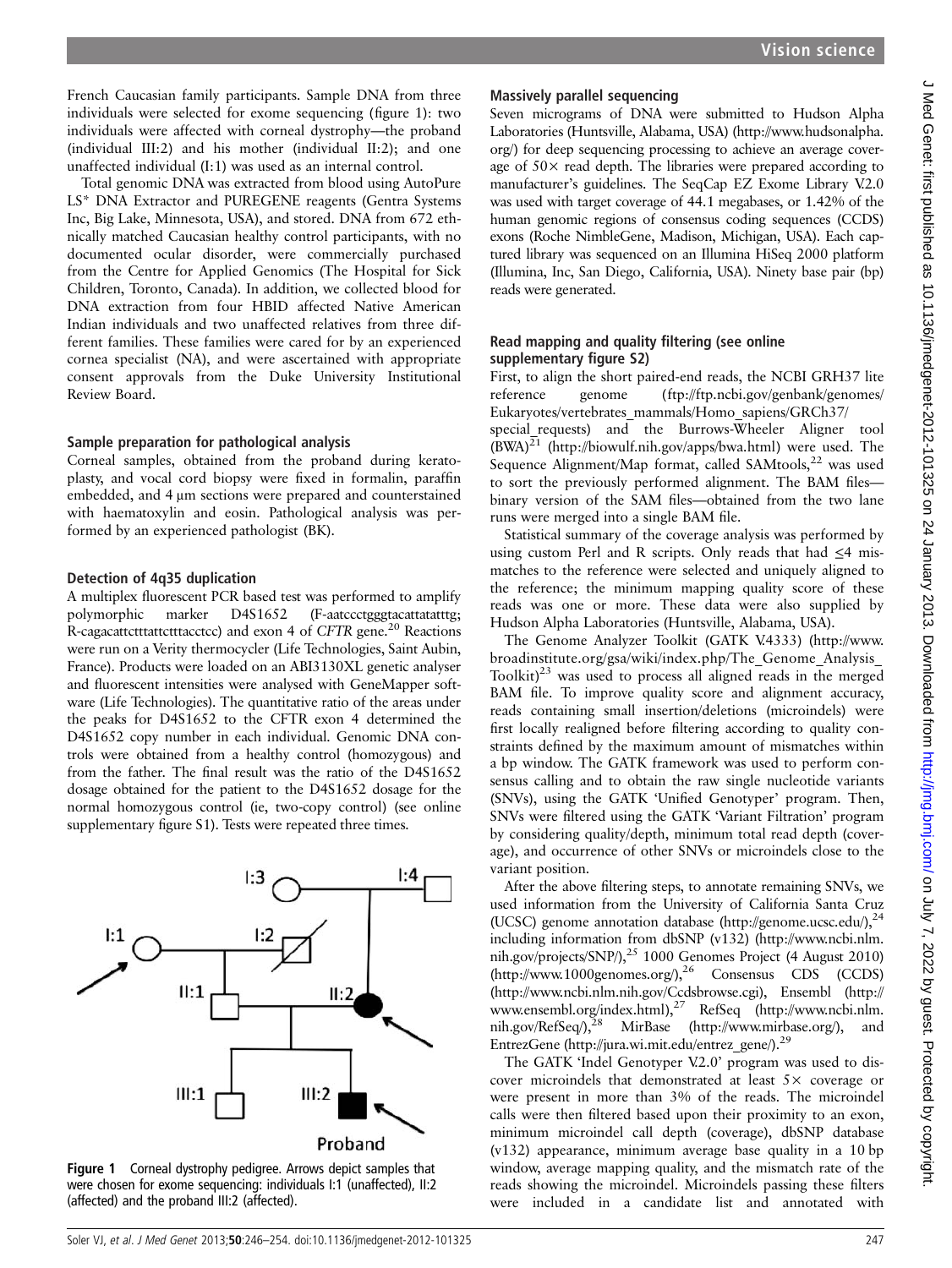information from multiple databases, such as CCDS, RefSeq, UCSC, Ensembl, EntrezGene, and MirBase.

With additional filtering steps we removed common variants, defined as all variants present in the dbSNP (v132), Exome Variant Server ([http://evs.gs.washington.edu/EVS/\)](http://evs.gs.washington.edu/EVS/), and 1000 Genomes Project. Of the remaining variants, we used Polyphen-2 V.2.1.0 [\(http://genetics.bwh.harvard.edu/pph2/index.](http://genetics.bwh.harvard.edu/pph2/index.shtml) [shtml](http://genetics.bwh.harvard.edu/pph2/index.shtml))<sup>30</sup> and SIFT (Sorting Intolerant From Tolerant) software ([http://sift.bii.a-star.edu.sg/\)](http://sift.bii.a-star.edu.sg/), $31$  to predict the effect of amino acid changes on protein function, analysing only coding nonsynonymous variants or splice site mutations. Only SNVs that were predicted to affect protein function and present in affected individuals were considered in the final candidate variant list. The same analysis was conducted by using annotation results supplied by Hudson Alpha.

### PCR and sequence analysis

Once the list of candidate variants were obtained, primers flanking a 250 bp variant region for PCR were designed using the Primer 3 program ([http://frodo.wi.mit.edu/primer3\)](http://frodo.wi.mit.edu/primer3). Primers were selected to produce amplification product sizes not to exceed 950 bp.

Genomic DNA of the proband (III:2) and one unaffected family member (II:1) was initially screened for validation of exome results. The DNA of the remaining family members was screened to determine co-segregation with affection status.

To determine if NLRP1 mutations accounted for classic HBID in Native Americans, primers for PCR covering all 17 NLRP1 exons and intron–exon boundaries were designed as described above (see online supplementary table S1). Direct sequencing of NLRP1 of four Native American Indian cases and two unaffected relatives from the three families was performed.

Amplicons were visualised by 2% agarose gel electrophoresis, and then submitted with appropriate primers to EtonBio for PCR purification and sequencing [\(http://www.EtonBio.com](http://www.EtonBio.com)). Base pair calls were made using the Sequencher V.5.0 Software (Gene Codes, Ann Arbor, Michigan, USA). Sequences of affected and unaffected individuals were aligned to a known reference genomic sequence (UCSC Genome Browser GRCh37. p5) and compared for sequence variation.

# Allelic frequency in the control population

Following custom Taqman SNP (single nucleotide polymorphism) genotyping assays design guidelines, the TaqMan SNP Genotyping system (Applied Biosystems, Carlsbad, California, USA) was used to genotype DNA from 672 ethnically matched controls for the NLRP1 variant to determine the allelic frequency. For each control sample, allelic call reads were performed using ABI 7900 robotics (Applied Biosystems). Genotype calls were accurately analysed with SDS V.2.4 software (Applied Biosystems). We also checked the presence of the NLRP1 variant in 61 exome sequenced subject DNA samples from other projects.

# cDNA ocular tissue expression

NLRP1 expression was studied in both fetal and adult human ocular tissues. Ocular samples were obtained from North Carolina Eye Bank (adults eyes) ([http://www.nceyebank.org\)](http://www.nceyebank.org) and from Advanced Bioscience Resources (24 week fetal eyes) (ABR, Alameda, California, USA). Adult and fetal eyes were placed in RNAlater (Ambion, Austin, Texas, USA) within 6.5 h of death and minutes of procurement, respectively. Eyes, stored on ice, were shipped within 12 h to the lab. Dissection of the whole globes was immediately performed upon arrival. Dissected

tissues were snap-frozen and placed at −80°C until RNA extraction. Ambion mirVana Total RNA Extraction Kit per protocol ([http://www.ambion.com/techlib/prot/fm\\_1560.pdf](http://www.ambion.com/techlib/prot/fm_1560.pdf) ) was used to extract RNA from tissue samples homogenised in Ambion's lysis buffer using an Omni Bead Ruptor 24 Homogeniser per protocol (<http://www.omni-inc.com>). Reverse transcription reactions were performed with Invitrogen's SuperScript III First-Strand Synthesis kit (Invitrogen, Carlsbad, California, USA). NLRP1 primers were designed using the Primer3 program. The reactions were run on an Eppendorf Mastercycler Pro S (Eppendorf, Hamburg, Germany) with a standard touchdown PCR protocol. The NLRP1 primers used were F-atacgaagcctttggggact and R-caccgcttctctcatcacaa. PCR products were run on a 2% agarose electrophoresis gel at 70 V for 35 min. Both primers were run on our internal ocular tissue panel.

### Corneal epithelium expression

Corneal epithelia were collected from 10 healthy patients undergoing photorefractive keratectomy procedures performed by the same surgeon (FM). Written consent was obtained from all participants. Samples were assigned a laboratory number and remained anonymous. Collected epithelia were immediately stored in 1.5 ml microtubes in liquid nitrogen until RNA extraction. Total RNA was extracted and further purified using the RNeasy Mini kit and RNase-Free DNase Set (Qiagen, Hilden, Germany), according to the manufacturer's guidelines. RNA samples were immediately stored at −80°C. Reverse transcription reactions were performed with SuperScript VILO cDNA Synthesis Kit (Invitrogen). The corneal epithelium cDNA was stored at −20°C. PCR conditions were the same as described above.

### Protein sequence, phylogenetic trees, and protein structural analyses

Amino acid sequences in FASTA format of each of the 14 members of the NLRP family in humans (NLRP1–NLRP14) were downloaded from UNIPROT.<sup>32</sup> Next, finding orthologues for each member of the NLRP family was done using an orthologue search in ANNOTATOR ([http://annotator.bii.a-star.edu.](http://annotator.bii.a-star.edu.sg) [sg](http://annotator.bii.a-star.edu.sg)).33 We created a multiple alignment for all 228 orthologues of the 14 members of the NLRP family by using MAFFT with L-INS-I.<sup>34 35</sup> After deleting sequences that had large gaps in Jalview,<sup>36</sup> 132 remaining sequences were compared. The multiple alignment of these 132 sequences was used to create phylogenetic trees using a maximum likelihood method with gamma distributed rates by using MEGA5.<sup>37</sup>

For protein structural analysis, we used the nuclear magnetic resonance structure of the human pyrin domain (PDB entry:  $1PN5$ <sup>38</sup> from the Protein Data Bank [\(http://www.rcsb.org/pdb/](http://www.rcsb.org/pdb/home/home.do) [home/home.do](http://www.rcsb.org/pdb/home/home.do)). FoldX (<http://foldx.crg.es/>)<sup>39</sup> was used with prior energy minimisation using the RepairPDB function and five repetitions of the mutation stability changes to predict the SNV effect on protein structure stability.

# RESULTS

# Clinical and histopathologic findings

The three-generation family comprised two affected members (the proband, III:2, and his mother, II:2) and five unaffected members (figure 1). The proband's mother (individual II:2) had unilateral keratopathy (right eye), with neovascularisation and complete corneal opacification. She also had a systemic issue of palmoplantar hyperkeratosis, dyshidrosis, and maxillary decalcification associated with alveolysis and tooth loss.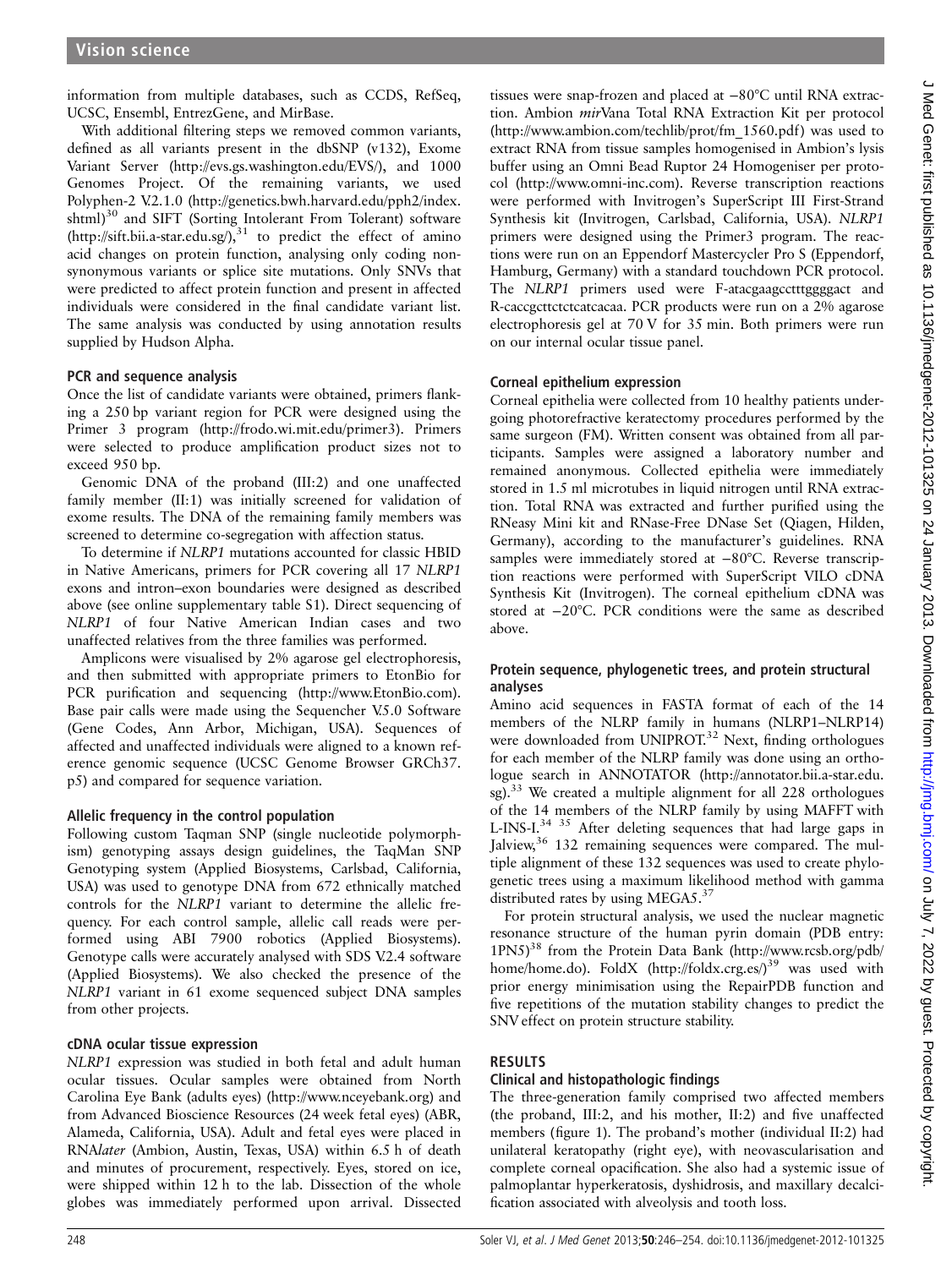The proband (individual III:2) was born in December 2004. By the age of 2 years, he had presented with corneal dyskeratosis characterised by bilateral inferior corneo-limbal infiltrates, limbal thickening, neovascularisation, and keratin deposits. Despite topical corticotherapy, he developed bilateral centripetal evolution of the infiltrates resulting in bilateral visual impairment.

Three years later, the patient was referred to the Toulouse University Hospital (Toulouse, France). Visual acuity of both eyes was limited to hand motions. Clinical examination revealed bilateral corneal thickening, complete corneal opacification with dyskeratosis, and circumferential corneo-limbal neovascularisation (figure 2A). A deep anterior lamellar keratoplasty (DALK) was performed on the right eye (figure 2B). After a brief period of visual improvement, the disease recurred with complete graft opacification 2 months after the DALK (figure 2C). A second DALK was performed on the same eye 3 months after the first, followed by a limbal stem cell graft due to delayed epithelial healing. After developing in the right eye bacterial keratitis, disease recurrence and a third DALK failure 1 year later, the patient obtained a Boston type 1 keratoprosthesis (figure 2D) with cataract surgery and posterior intraocular lens implantation 6 months later. Seven months after keratoprosthesis implantation, an examination revealed visual acuity improvement to 20/ 200 (Snellen chart) of the operated right eye. The peripheral corneal graft had conjunctival overgrowth and the keratoprosthesis was clear. Keratoplasty and keratoprosthesis surgeries were performed by two anterior segment surgeons (PF and J-LA). The proband had pruritic hyperkeratotic scars, palmoplantar hyperkeratosis, chronic rhinitis, and a raspy voice. His finger and toenails were dystrophic with prominent thickening of the nail beds. He presented with a long philtrum, short neck, bulging chest, and finger joint hypermobility on general examination.

Histopathological findings (figure 3) of the proband's original excised cornea showed acanthosis, parakeratosis, and dyskeratotic keratinisation affecting most of the corneal epithelium except the basal layers, with absence of Bowman's layer and a stromal

inflammatory infiltrate. Similar epithelial features were found within the second corneal graft.

The proband's vocal cord biopsy showed epithelial features similar to those of the original cornea and corneal graft, demonstrating epithelium hyperplasia with dyskeratosis and parakeratosis (figure 3). These pathological findings are consistent with features described for classic HBID.<sup>1 3</sup>

### Detection of 4q35 duplication

Normalised ratios of the D4S1652 dosage to the D4S1652 dosage for a normal homozygous control were 0.47 for the father (heterozygous for the allele, one copy control), 1.02 for the mother, and 1.08 for the proband (see online supplementary figure S1). Duplication in chromosome 4q35 commonly present in classic HBID was not evident in the mother (II:2) or in the proband  $(III:2)$ .

### Genetic analysis

DNA samples from individuals II:2 and III:2—affected mother and son—and from the unaffected grandparent I:1 were exome sequenced. We generated an average of 9.2 gigabases (Gb) of sequence with 64.7× average coverage for each individual. Approximately 96.5% (42.7 Mb in length) of the targeted bases were covered sufficiently to pass variant call thresholds for SNVs and short insertions or deletions (indels). Bases with coverage above  $20 \times$  represented over 78% of the total sequence data (see online supplementary table S2). For individuals I:1 (internal control), II:2 (proband's mother) and III:2 (proband), we identified 285 888, 312 274, and 265 330 known SNVs, respectively.

To identify potential pathogenic variants, we focused on novel coding non-synonymous variants, splice acceptor and donor site mutations, and coding indels. Based on the disease rarity and on an autosomal dominant inheritance pattern, we hypothesised that the causing variant was rare and likely to be novel, that the proband (III:2) and the mother (II:2)—both affected—should be heterozygous for the SNV, and that the unaffected individual (I:1) should not carry the SNV.

J Med Genet: first published as 10.1136/jmedgenet-2012-101325 on 24 January 2013. Downloaded from http://jmg.bmj.com/ on July 7, 2022 by guest. Protected by copyright J Med Genet: first published as 10.1136/jmedgenet-2012-101325 on 24 January 2013. Downloaded from <http://jmg.bmj.com/> on July 7, 2022 by guest. Protected by copyright.

Figure 2 Preoperative corneal examination of the right eye and postoperative clinical follow-up. Preoperatively, the patient presented with corneal opacification, corneal thickening, and circumferential corneolimbal neovascularisation (A). An initial deep anterior lamellar keratoplasty (DALK) (B) was performed; the disease recurred resulting in corneal graft opacification noted at a 2 month postoperative clinic session (C). After three DALK failures, the patient underwent a type 1 Boston keratoprosthesis procedure (D) approximately 7 months later.

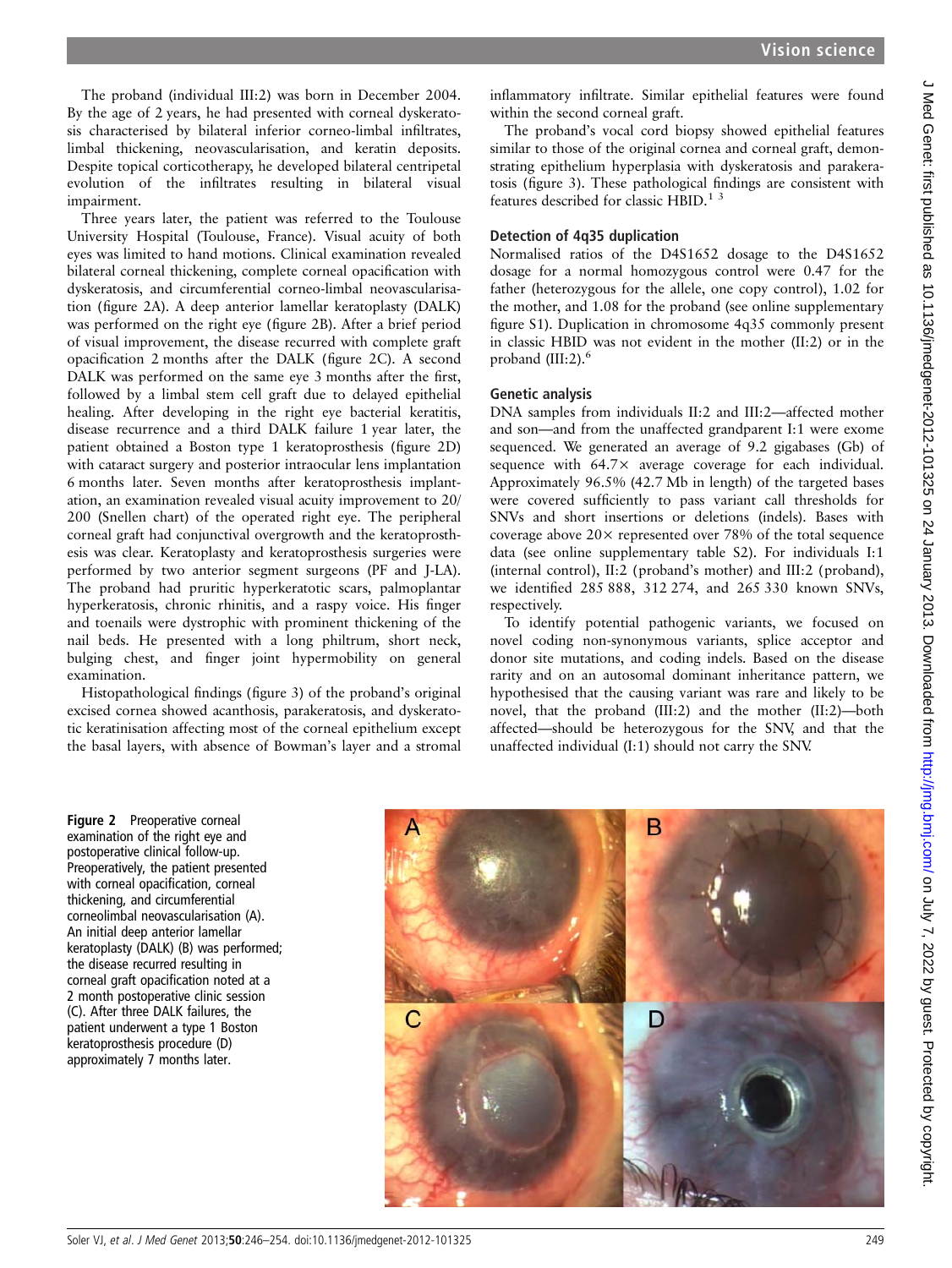

Figure 3 Histopathological features of the original cornea sample, the first failed corneal graft, and vocal chord tissue. The original cornea (panel A, horizontal bold scale: 100 μm), first corneal graft (panel B, horizontal bold scale: 60 μm), and vocal chord tissue (panel C, horizontal bold scale: 25 μm) show similar epithelial features: parakeratosis (vertical bold line), dyskeratosis (arrows), and acanthosis. Other histological characteristics are the absence of Bowman's layer and the presence of a stromal inflammatory infiltrate.

Filtered exome sequence detected 22 novel non-synonymous SNVs and 10 microindels present in both affected individuals. Sanger sequencing validation of these variants resulted in 95.4% of the SNVs (21/22) and 1 microindel (1/10) to be true, whereas remaining variants were false positive. Sanger sequencing of remaining family members for co-segregation resulted in only one mutation, on NLRP1, where an apparent de novo mutation occurred in the mother, was passed down to her affected child, and thus was not present in the other family member, particularly in the affected mother's parents, I:3 and I:4.

The change was a de novo mutation in NLRP1 gene exon 1 at position chr17 : 5487048 on GRCh37.p5 [\(http://hgdownload.](http://hgdownload.cse.ucsc.edu/goldenPath/hg19/chromosomes/) [cse.ucsc.edu/goldenPath/hg19/chromosomes/\)](http://hgdownload.cse.ucsc.edu/goldenPath/hg19/chromosomes/) (T to C change on negative strand), and at position 230 on cDNA (GenBank Accession Number NM\_033004.3; c.230T>C) [\(http://www.](http://www.ncbi.nlm.nih.gov/genbank/) [ncbi.nlm.nih.gov/genbank/\)](http://www.ncbi.nlm.nih.gov/genbank/), converting codon 77 methionine to threonine. The original amino acid is conserved among multiple species including rhesus monkey, mouse, dog, and elephant ([http://genome.ucsc.edu/\)](http://genome.ucsc.edu/).

Taqman genotyping of the NLRP1 variant was carried out for 672 unrelated unaffected individuals. No variants were present in our controls and in 61 exome sequenced subject DNAs from other studies as well.

Sanger sequencing of the entire NLRP1 gene (17 exons) in four HBID affected Native American individuals and two unaffected relatives from three different families identified no pathogenic mutations (see online supplementary table S3).

### Tissue expression

We examined NLRP1 expression in human ocular (fetal and adult) tissue panel (see online supplementary figure S3). In tissues obtained from dissected whole globes, NLRP1 was expressed in adult cornea, and in the following adult and 24-week fetal tissues: choroid, sclera, cornea, optic nerve, and adult retina and fetal retina/retinal pigment epithelium. Moreover, NLRP1 was expressed in corneal epithelia obtained during photorefractive keratectomy. All bands amplified at the expected product size and Sanger sequencing confirmed the cDNA product.

### Protein sequence, phylogenetic tree, and structural analyses

The NLRP1 M77T is predicted to 'affect protein function' from  $SIFT<sup>31</sup>$  mutational analysis using NLRP1 orthologues, human NLRP paralogues, or all aligned NLRP families as input (see online supplementary table S4).

From the human NLRP family multiple alignment, the majority of the human NLRP1 paralogues, that is NLRP2 to NLRP4, and their orthologues have methionine at the NLRP1 SNV position. Methionine at position 77 is conserved in 10 out of the 14 human NLRPs (see online supplementary figure S4).

The phylogenetic tree (figure 4) demonstrates that NLRP1 is in the same cluster as NLRP3, 6, 10, and 12. The remaining NLRP types are in a mammalian reproduction related NLRP cluster including NLRP2, 4, 5, 7, 8, 9, 11, 13 and 14.40

NLRP1 has a pyrin domain in N-terminus (figure 5) consisting of five  $\alpha$  helices.<sup>38</sup> Methionine 77 is located at the end of the fourth helix.<sup>38</sup> By using FoldX,<sup>39</sup> which predicts the effect of the SNV on protein structure stability, the average free energy after mutation was predicted to be significantly higher, thus destabilising the protein structure (see online supplementary table S5). Methionine 77 (shown in red in figure 6) is part of the pyrin domain hydrophobic core, together with residues at positions 9, 21, 28, 53, 57, and 74 (shown in green in figure  $6$ ,<sup>38</sup> indicating its structural importance. Mapping the conservation of the residues from the multiple alignment of all NLRP1 family subtypes to the surface of the structure demonstrated that the SNV region is moderately to highly conserved (see online supplementary figure S5).

### **DISCUSSION**

Intracorneal dyskeratosis is a rare condition. The classical form, called HBID, presents with an autosomal dominant inheritance pattern and clinical, histopathological and genetic characteristics. Most HBID cases have been reported in Native American Haliwa-Saponi Indian tribe members residing in the Halifax and Warren counties in North Carolina.<sup>13467</sup>

We report herein a French Caucasian family with corneal histological features similar to the original, classic Native American HBID cases. However, different aspects distinguish our French case from classic HBID cases.<sup>1 2</sup> First, the proband has no Native American ancestry. Second, in this report the cornea is widely affected causing vision impairment, whereas in the classic cases, lesions consist generally of white-greyish corneo-conjunctival epithelial plaques<sup>2</sup> <sup>3</sup> with clear corneal regions, thus rarely impairing visual acuity.<sup>2</sup> Thirdly, the onset of the disease is usually at birth or in childhood, $6$  whereas the proband's mother (II:2) developed the disease at 27 years of age. Contrary to our family, North Carolina HBID affected patients do not have general involvement, such as pruritic hyperkeratotic scars, palmoplantar hyperkeratosis, chronic rhinitis, vocal cord involvement, and nail thickening.<sup>1</sup><sup>2</sup> In addition, among the affected tissues' epithelial features, there is an absence of Bowman's layer, which is unusual for HBID.<sup>2</sup> Genotypically, our family displayed a de novo mutation event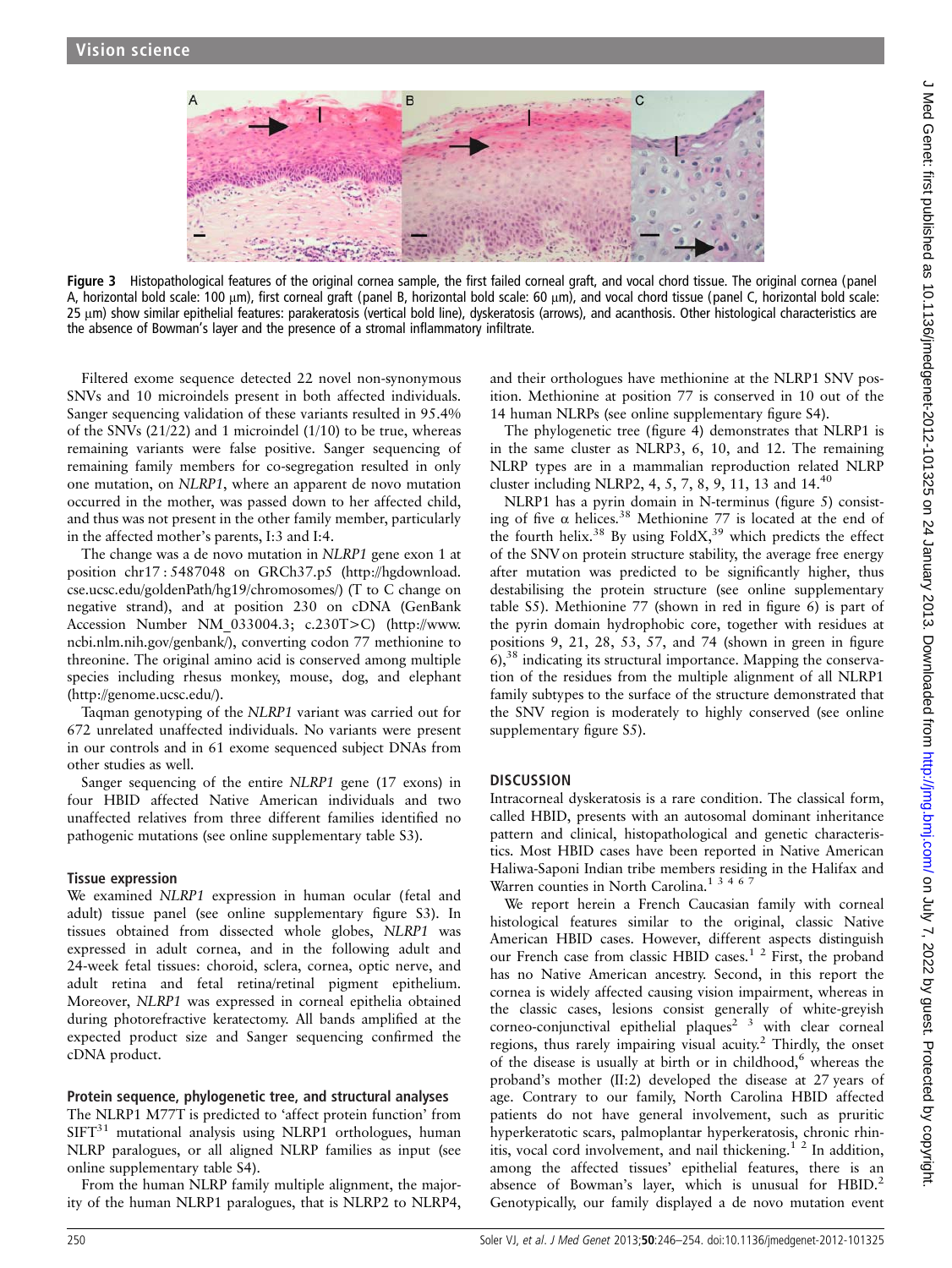

Figure 4 The phylogenetic tree of the NLRP family. The multiple alignment contained 132 sequences of the NLRP family and was used to create a phylogenetic tree using the maximum likelihood method with gamma distribution. The NLRP1 subtype was found to be in the same cluster with NLRP subtypes 3, 6, 10, and 12 which were related to inflammatory and immune response (highlight in yellow). The other subtypes belong to a mammalian reproduction related cluster (highlight in grey). An amino acid residue of other human NLRPs that is corresponding to the single nucleotide variant position of NLRP1 is also described in the tree.

with the mother (II:2), whereas classic North Carolina HBID cases demonstrate 100% penetrance with no skipped generations. The French family did not have chromosome 4q35 duplication, which is associated with the classic form of HBID. Lastly, there were no NLRP1 non-synonymous variants segregating with HBID in our DNA samples from Native American affected cases.

Next generation sequencing is a powerful tool to discover novel mutations, particularly in rare diseases.18 19 Herein, we identified the gene mutation for a novel form of corneal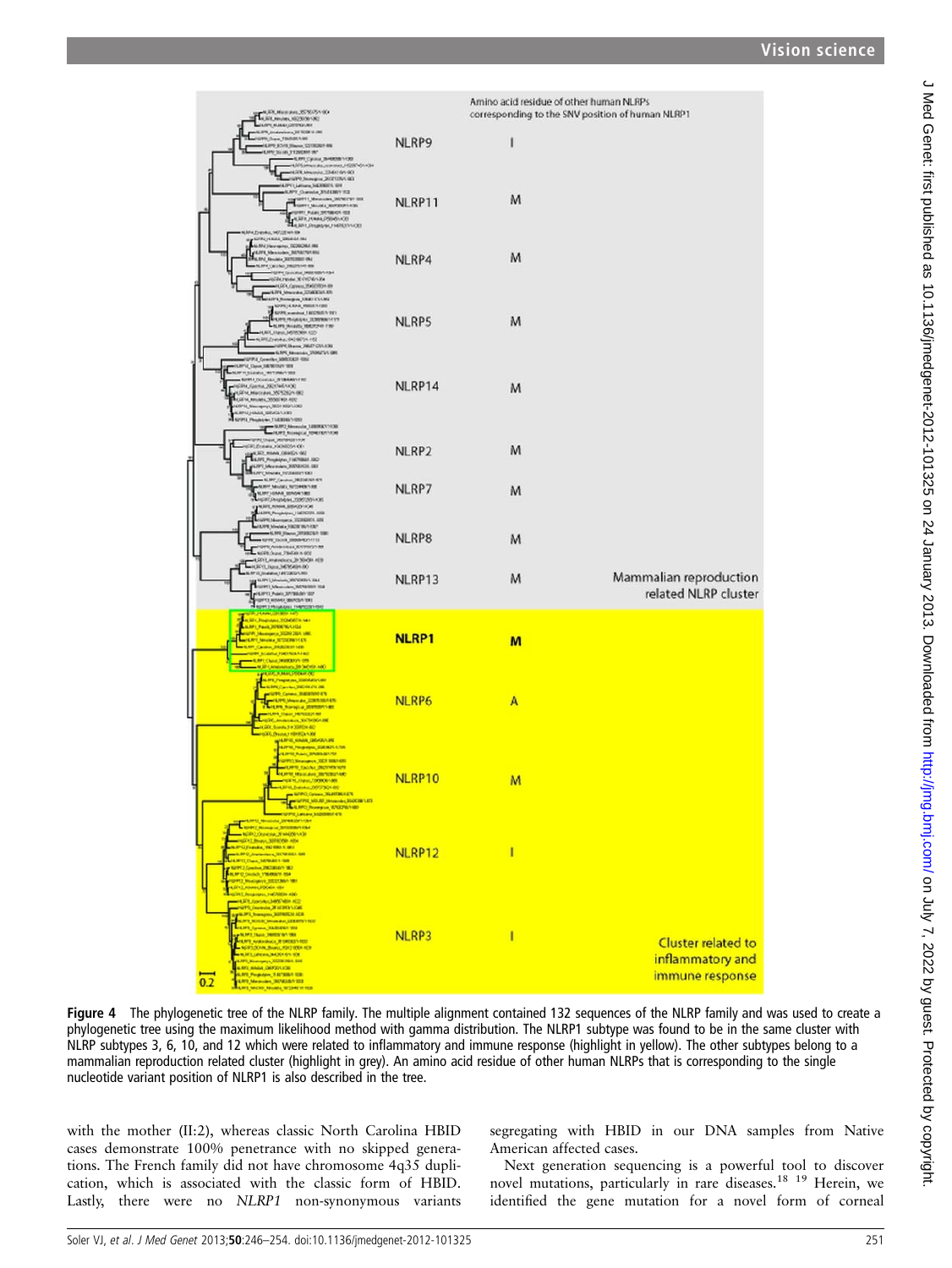CARD

Figure 5 Domain architecture of NLRP1 using UNIPROT information: NLRP1 has a pyrin domain in its N-terminus followed by a central nucleotide -binding and oligomerisation domain (NACHT), six leucine-rich repeats (LRRs), and a caspase recruitment domain (CARD) at the C-terminus.

intraepithelial dyskeratosis by analysing exomes of affected and unaffected individuals and using stringent variant filtration criteria. Only one coding non-synonymous variant remained after the filtration strategy. This mutation, located in NLRP1 at position 230 on cDNA (c.230T>C), converting methionine 77 to threonine, was de novo for the mother, and was predicted to affect protein function according to Polyphen- $2^{30}$  and SIFT.<sup>31</sup> This sole mutation co-segregated with the disease, was absent from all databases, and was not found in 738 genomes of unrelated unaffected individuals (1476 chromosomes). Moreover, comparative analyses of NLRP1 in other species showed that M77 is highly conserved among primates, mouse, dog and elephant.<sup>24</sup>

Pyrin

**NACHT** 

NLRP1 is widely expressed, particularly in epithelial cells. NLRP1 variants are associated with various diseases including coeliac disease, Addison's disease, type 1 diabetes, Alzheimer's disease, systemic sclerosis, inflammatory bowel disease, and vitiligo,41–<sup>44</sup> but not with Vogt–Koyanagi–Harada disease clinical manifestations.<sup>45</sup>



Figure 6 Protein structure of the NLRP1 pyrin domain contains five helices with a flexible, disordered loop (PDB ID: 1PN5). The variant, M77, is shown in red and other conserved hydrophobic core residues are shown in green.

NLRP1 maps to chromosome 17p13.2, and belongs to members of the NLR (Nod-like receptors) protein family. As a member of the apoptosis proteins Ced-4 family,<sup>38</sup> NLRP1 protein contains a caspase recruitment domain (CARD) and is involved in programmed cell death [\(http://www.ncbi.nlm.nih.gov/gene/22861](http://www.ncbi.nlm.nih.gov/gene/22861)) through activation of caspases 3 and 9. Cell apoptosis is induced by NLRP1 overexpression. To date, several NLRP1 transcripts and their encoded isoforms have been described; however their biological functions remain to be investigated.<sup>46</sup>

LRRs HH

Moreover, NLRP1 is involved in the NOD (nucleotide oligomerisation domain)-like receptor signalling pathway (PATH:hsa04621) [\(http://www.genome.jp/dbget-bin/www\\_bget?hsa:22861](http://www.genome.jp/dbget-bin/www_bget?hsa:22861)) and in inflammasome assembly.<sup>47</sup> NOD-like receptors are cytoplasmic proteins involved in regulation of inflammation and apoptosis.<sup>38 47</sup> Due to evolutionary gene duplication, NOD-like receptors are comprised of 22 family members in human<sup>48</sup> and can be divided into three subfamilies based on modular structure: NODs (NOD1-5, CIITA), NLRPs (NLRP1-14), and IPAF subfamily (IPAF/ NLRC4, NAIP). All NOD-like receptors share a central nucleotide binding and oligomerisation domain (NACHT) followed by leucine-rich repeats (LRRs) at the C-terminus (with the exception of NLRP10 which lacks these LRRs). The NLRP family is further distinguished by the presence of a pyrin domain at the amino terminus (figure 5), whereas the other NOD-like receptors family members exhibit a caspase activation and recruitment domain  $(CARD)$  in the same position.<sup>41 48</sup> Interestingly, a rare nonsynonymous NLRP1 SNV—A43T (rs145709003)—corresponds to an R42W amino acid change of the pyrin protein, associated with familial Mediterranean fever.<sup>38</sup> Moreover, it has been shown that interleukin 1β (IL1β), produced by the inflammasome,<sup>47</sup> could participate in normal epithelial growth/differentiation and plays a role in corneal wound healing.49 50 Therefore, the recurrent epithelial and stromal corneal features in our corneal intraepithelial dyskeratosis case may be a result of misregulation due to chronic inflammatory responses.

Thus, NLRP1 apoptosis and cytokine pathway involvement and its widespread tissue expression—particularly in corneal epithelium—support the plausible causality of this novel NLRP1 SNV for a novel form of corneal intraepithelial dyskeratosis. Functional and animal model studies are needed to confirm NLRP1 involvement in intraepithelial dyskeratosis pathophysiology.

#### Author affiliations <sup>1</sup>

<sup>1</sup>Duke Center for Human Genetics, Duke University Medical Center, Durham, North Carolina, USA

<sup>2</sup>EA-4555 Genetics of refractive disorders and developmental defects of the Eye, Centre de Physiopathologie de Toulouse Purpan, Toulouse III Paul-Sabatier University, Toulouse, France

<sup>3</sup>Bioinformatics Institute, Agency for Science Technology and Research, Singapore, **Singapore** 

4 Duke-National University of Singapore Graduate Medical School, Singapore, Singapore

<sup>5</sup>Ophthalmology Department, Purpan Hospital, Toulouse, France <sup>6</sup>School of Biological Sciences, Nanyang Technological University, Singapore, Singapore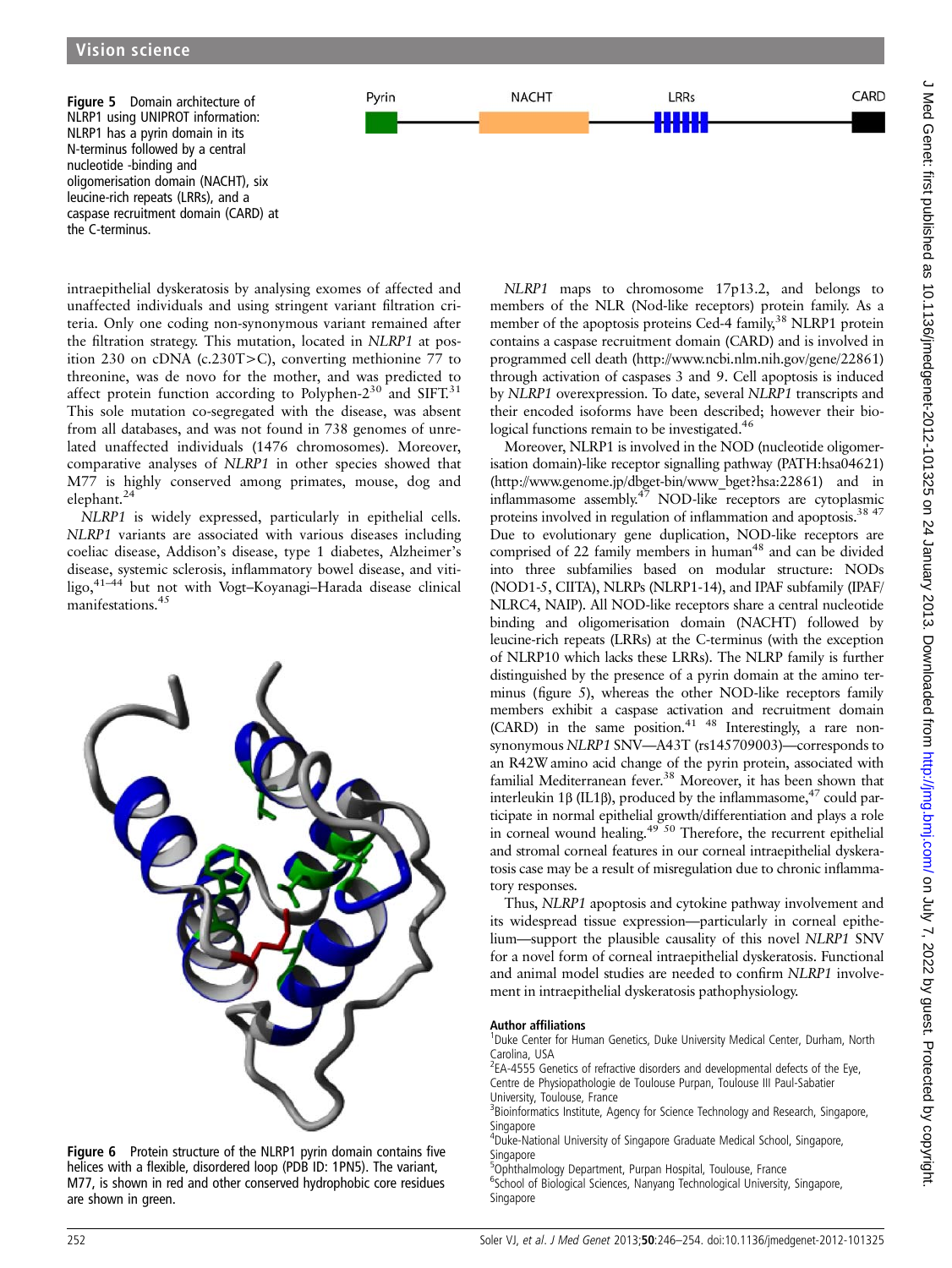<sup>7</sup>Service d'Anatomie Pathologique, Centre Hospitalier Universitaire de Besançon, Besançon, France

<sup>8</sup>Department of Ophthalmology, Duke University Eye Center, Durham, North Carolina, USA

<sup>9</sup>Laboratoire de biochimie médicale et de biologie moléculaire, Faculté de médecine de Clermont-Ferrand, Clermont-Ferrand, France

Acknowledgements The authors would like to thank Dr Emilie Tournier and Dr Camille Laurent (Service d'anatomo-pathologie, Purpan Hospital, Toulouse, France) for their help.

Contributors All the authors contribute to: conception and design (VJS, KNTV), collection of data (VJS, KNTV, SDG, VL, TPK, ESG, PRF, CG, SM-S, FH, CS, BK, NAA, IC, XL, WM, MC, J-LA), data analysis and interpretation (VJS, KNTV,SDG, VL, TPK, SM-S, BK, NAA, IC, XL, PC, SGR, FM, TLY), drafting of the article (VJS, KNTV, SDG, VL, TPK, ESG, PRF, CG, SM-S, FH, CS, BK, NAA, IC, XL, WM, MC, J-LA) or revising it critically for important intellectual content (VJS, KNTV, VL, SM-S, BK, PC, SGR, FM, TLY), and the final approval of the version to be published (all authors).

Funding This study was supported by the Toulouse Hospital Young Researcher Fellowship, the Fondation pour la Recherche Médicale, Fondation de France (Vincent José Soler) and by a grant from the French Ministry of Health (PHRCN 2007, 0622201) (François Malecaze). Vachiranee Limviphuvadh was supported through A\*STAR JCO grant JCOAG04\_FG03\_2009. This study was also supported by the National Institutes of Health Grant EY014685, by the Lew Wasserman Award from Research To Prevent Blindness Inc, and by the Duke-NUS Signature Research Programs, funded by the Singapore Agency for Science, Technology, and Research and the Singapore Ministry of Health (Steven G Rozen and Terri L Young).

#### Competing interests None.

#### Patient consent Obtained.

Ethics approval Duke University Institutional Review Board (Durham, North Carolina, USA) and the Comité de Protection des Personnes Sud-Ouest et Outre-Mer II (Toulouse, France) and Comité de Protection des Personnes Sud-Ouest et Outre-Mer II (Toulouse, France).

Provenance and peer review Not commissioned; externally peer reviewed.

#### Web resources

<http://www.ncbi.nlm.nih.gov/omim>, <http://www.hudsonalpha.org/>, [ftp://ftp.ncbi.gov/genbank/genomes/Eukaryotes/vertebrates\\_mammals/Homo\\_sapiens/](ftp://ftp.ncbi.gov/genbank/genomes/Eukaryotes/vertebrates_mammals/Homo_sapiens/GRCh37/special_requests) [GRCh37/special\\_requests,](ftp://ftp.ncbi.gov/genbank/genomes/Eukaryotes/vertebrates_mammals/Homo_sapiens/GRCh37/special_requests) <http://biowulf.nih.gov/apps/bwa.html>, [http://www.broadinstitute.org/gsa/wiki/index.php/The\\_Genome\\_Analysis\\_Toolkit](http://www.broadinstitute.org/gsa/wiki/index.php/The_Genome_Analysis_Toolkit), <http://genome.ucsc.edu>, [http://www.ncbi.nlm.nih.gov/projects/SNP/,](http://www.ncbi.nlm.nih.gov/projects/SNP/) <http://www.1000genomes.org/>, <http://www.ncbi.nlm.nih.gov/Ccdsbrowse.cgi>, [http://www.ensembl.org/index.html,](http://www.ensembl.org/index.html) [http://www.ncbi.nlm.nih.gov/RefSeq/,](http://www.ncbi.nlm.nih.gov/RefSeq/) [http://www.mirbase.org/,](http://www.mirbase.org/) [http://jura.wi.mit.edu/entrez\\_gene/,](http://jura.wi.mit.edu/entrez_gene/) [http://evs.gs.washington.edu/EVS/,](http://evs.gs.washington.edu/EVS/) [http://genetics.bwh.harvard.edu/pph2/index.shtml,](http://genetics.bwh.harvard.edu/pph2/index.shtml) [http://sift.bii.a-star.edu.sg/,](http://sift.bii.a-star.edu.sg/) <http://frodo.wi.mit.edu/primer3>, <http://www.EtonBio.com>, <http://www.nceyebank.org>, [http://www.ambion.com/techlib/prot/fm\\_1560.pdf](http://www.ambion.com/techlib/prot/fm_1560.pdf), [http://www.omni-inc.com,](http://www.omni-inc.com) <http://www.uniprot.org/uniprot/Q9C000>, <http://annotator.bii.a-star.edu.sg>, [http://www.rcsb.org/pdb/home/home.do,](http://www.rcsb.org/pdb/home/home.do) <http://foldx.crg.es/>, <http://hgdownload.cse.ucsc.edu/goldenPath/hg19/chromosomes/>, <http://www.ncbi.nlm.nih.gov/genbank/>, [http://www.ncbi.nlm.nih.gov/SNP/snp\\_ref.cgi?locusId=22861](http://www.ncbi.nlm.nih.gov/SNP/snp_ref.cgi?locusId=22861), <http://www.genome.jp/>

### REFERENCES

- 1 von Sallmann L, Paton D. Hereditary Dyskeratosis of the Perilimbal Conjunctiva. Trans Am Ophthalmol Soc 1959;57:53–62.
- 2 Reed JW, Cashwell F, Klintworth GK. Corneal manifestations of hereditary benign intraepithelial dyskeratosis. Arch Ophthalmol 1979;97:297–300.
- 3 Cummings TJ, Dodd LG, Eedes CR, Klintworth GK. Hereditary benign intraepithelial dyskeratosis: an evaluation of diagnostic cytology. Arch Pathol Lab Med 2008;132:1325–8.
- 4 McLean IW, Riddle PJ, Schruggs JH, Jones DB. Hereditary benign intraepithelial dyskeratosis. A report of two cases from Texas. Ophthalmology 1981;88:164-8.
- 5 Jham BC, Mesquita RA, Aguiar MC, Carmo MA. Hereditary benign intraepithelial dyskeratosis: a new case? J Oral Pathol Med 2007;36:55–7.
- 6 Allingham RR, Seo B, Rampersaud E, Bembe M, Challa P, Liu N, Parrish T, Karolak L, Gilbert J, Pericak-Vance MA, Klintworth GK, Vance JM. A duplication in chromosome 4q35 is associated with hereditary benign intraepithelial dyskeratosis. Am J Hum Genet 2001;68:491–4.
- 7 Shields CL, Shields JA, Eagle RC Jr. Hereditary benign intraepithelial dyskeratosis. Arch Ophthalmol 1987;105:422–3.
- 8 Baroni A, Palla M, Aiello FS, Ruocco E, Faccenda F, Vozza A, Satriano RA. Hereditary benign intraepithelial dyskeratosis: case report. Int J Dermatol 2009;48:627-9.
- 9 Gombos F, Ruocco V, Satriano RA. (Benign hereditary intraepithelial dyskeratosis. Study of a family nucleus). G Ital Dermatol Venereol 1986;121:97–101.
- 10 Cai R, Zhang C, Chen R, Bi Y, Le Q. Clinicopathological features of a suspected case of hereditary benign intraepithelial dyskeratosis with bilateral corneas involved: a case report and mini review. Cornea 2011;30:1481–4.
- 11 Dithmar S, Stulting RD, Grossniklaus HE. (Hereditary benign intraepithelial dyskeratosis). Ophthalmologe 1998;95:684–6.
- 12 Haisley-Royster CA, Allingham RR, Klintworth GK, Prose NS. Hereditary benign intraepithelial dyskeratosis: report of two cases with prominent oral lesions. J Am Acad Dermatol 2001;45:634–6.
- 13 Witkop CJ Jr, Shankle CH, Graham JB, Murray MR, Rucknagel DL, Byerly BH. Hereditary benign intraepithelial dyskeratosis. II. Oral manifestations and hereditary transmission. Arch Pathol 1960;70:696–711.
- 14 von Sallmann L, Paton D. Hereditary benign intraepithelial dyskeratosis. I. Ocular manifestations. Arch Ophthalmol 1960;63:421–9.
- 15 Mardis ER. A decade's perspective on DNA sequencing technology. Nature 2011;470:198–203.
- 16 Pareek CS, Smoczynski R, Tretyn A. Sequencing technologies and genome sequencing. J Appl Genet 2011;52:413–35.
- 17 Bamshad MJ, Ng SB, Bigham AW, Tabor HK, Emond MJ, Nickerson DA, Shendure J. Exome sequencing as a tool for Mendelian disease gene discovery. Nat Rev Genet 2011;12:745–55.
- 18 Ku CS, Naidoo N, Pawitan Y. Revisiting Mendelian disorders through exome sequencing. Hum Genet 2011;129:351–70.
- 19 Ng SB, Buckingham KJ, Lee C, Bigham AW, Tabor HK, Dent KM, Huff CD, Shannon PT, Jabs EW, Nickerson DA, Shendure J, Bamshad MJ. Exome sequencing identifies the cause of a mendelian disorder. Nat Genet 2010;42:30–5.
- 20 Dean M, White MB, Amos J, Gerrard B, Stewart C, Khaw KT, Leppert M. Multiple mutations in highly conserved residues are found in mildly affected cystic fibrosis patients. Cell 1990;61:863–70.
- 21 Li H, Durbin R. Fast and accurate short read alignment with Burrows-Wheeler transform. Bioinformatics 2009;25:1754–60.
- 22 Li H, Handsaker B, Wysoker A, Fennell T, Ruan J, Homer N, Marth G, Abecasis G, Durbin R. The Sequence Alignment/Map format and SAMtools. Bioinformatics 2009;25:2078–9.
- 23 McKenna A, Hanna M, Banks E, Sivachenko A, Cibulskis K, Kernytsky A, Garimella K, Altshuler D, Gabriel S, Daly M, DePristo MA. The Genome Analysis Toolkit: a MapReduce framework for analyzing next-generation DNA sequencing data. Genome Res 2010;20:1297–303.
- 24 Kuhn RM, Karolchik D, Zweig AS, Trumbower H, Thomas DJ, Thakkapallayil A, Sugnet CW, Stanke M, Smith KE, Siepel A, Rosenbloom KR, Rhead B, Raney BJ, Pohl A, Pedersen JS, Hsu F, Hinrichs AS, Harte RA, Diekhans M, Clawson H, Bejerano G, Barber GP, Baertsch R, Haussler D, Kent WJ. The UCSC genome browser database: update 2007. Nucleic Acids Res 2007;35:D668–73.
- 25 Sherry ST, Ward MH, Kholodov M, Baker J, Phan L, Smigielski EM, Sirotkin K. dbSNP: the NCBI database of genetic variation. Nucleic Acids Res 2001;29:308–11.
- 26 1000 Genomes Project Consortium, Abecasis GR, Altshuler D, Auton A, Brooks LD, Durbin RM, Gibbs RA, Hurles ME, McVean GA. A map of human genome variation from population-scale sequencing. Nature 2010;467:1061–73.
- 27 Hubbard TJ, Aken BL, Ayling S, Ballester B, Beal K, Bragin E, Brent S, Chen Y, Clapham P, Clarke L, Coates G, Fairley S, Fitzgerald S, Fernandez-Banet J, Gordon L, Graf S, Haider S, Hammond M, Holland R, Howe K, Jenkinson A, Johnson N, Kahari A, Keefe D, Keenan S, Kinsella R, Kokocinski F, Kulesha E, Lawson D, Longden I, Megy K, Meidl P, Overduin B, Parker A, Pritchard B, Rios D, Schuster M, Slater G, Smedley D, Spooner W, Spudich G, Trevanion S, Vilella A, Vogel J, White S, Wilder S, Zadissa A, Birney E, Cunningham F, Curwen V, Durbin R, Fernandez-Suarez XM, Herrero J, Kasprzyk A, Proctor G, Smith J, Searle S, Flicek P. Ensembl 2009. Nucleic Acids Res 2009;37:D690–7.
- 28 Pruitt KD, Tatusova T, Maglott DR. NCBI reference sequences (RefSeq): a curated non-redundant sequence database of genomes, transcripts and proteins. Nucleic Acids Res 2007;35:D61–5.
- 29 Maglott D, Ostell J, Pruitt KD, Tatusova T. Entrez Gene: gene-centered information at NCBI. Nucleic Acids Res 2011;39:D52–7.
- 30 Adzhubei IA, Schmidt S, Peshkin L, Ramensky VE, Gerasimova A, Bork P, Kondrashov AS, Sunyaev SR. A method and server for predicting damaging missense mutations. Nat Methods 2010;7:248–9.